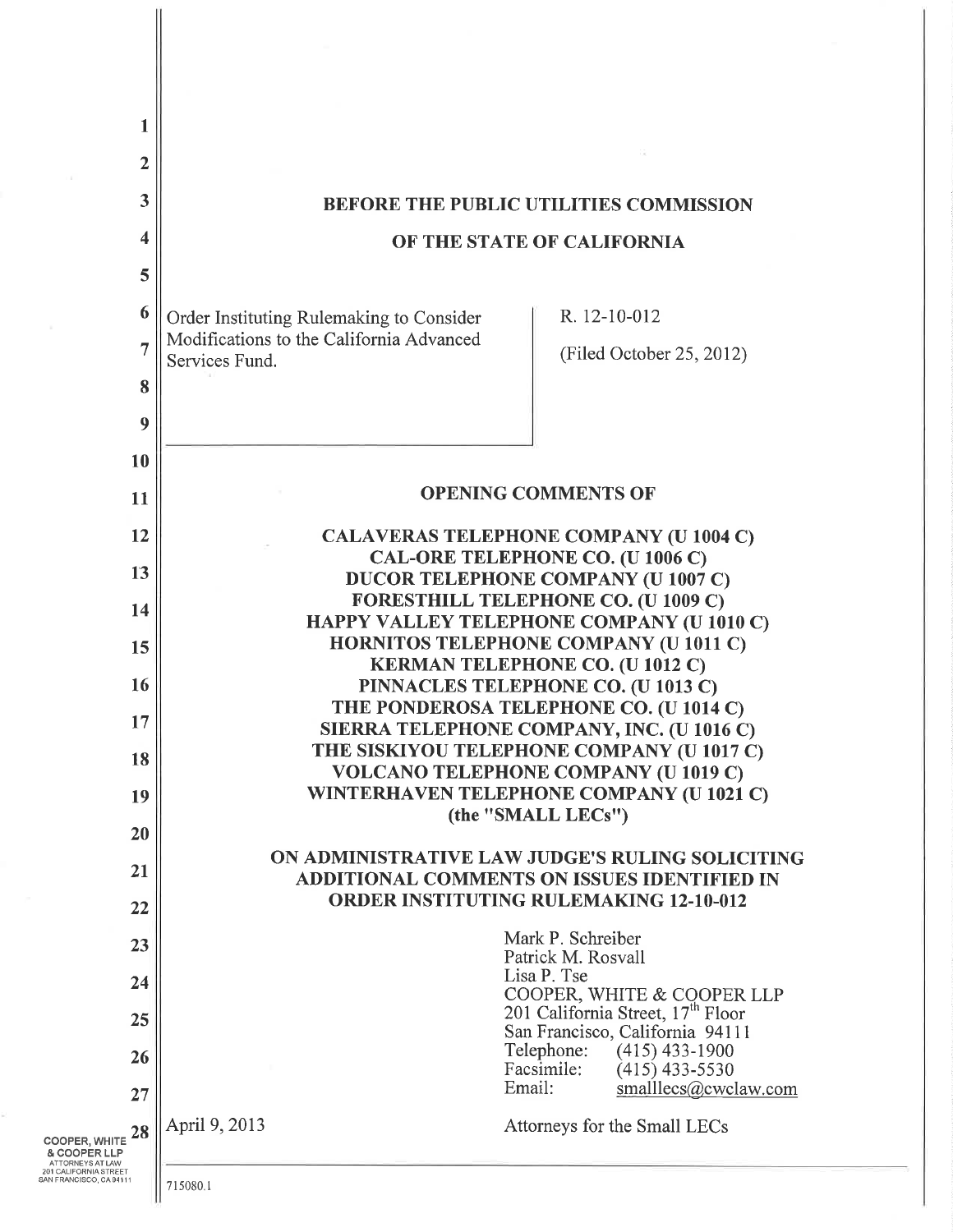## $1||1$ INTRODUCTION.

 $\ddot{\phantom{0}}$ 

î.

| $\overline{2}$                                  | Pursuant to the schedule for comment outlined in the Administrative Law Judge's Ruling                                                                          |  |
|-------------------------------------------------|-----------------------------------------------------------------------------------------------------------------------------------------------------------------|--|
| 3                                               | "Ruling") Soliciting Additional Comments on Issues Identified in Order Instituting Rulemaking                                                                   |  |
| $\overline{\mathbf{4}}$                         | 12-10-012 ("OIR"), Calaveras Telephone Company (U 1004 C), Cal-Ore Telephone Co.                                                                                |  |
| 5                                               | (U 1006 C), Ducor Telephone Company (U 1007 C), Foresthill Telephone Co. (U 1009 C), Happy                                                                      |  |
| 6                                               | Valley Telephone Company (U 1010 C), Hornitos Telephone Company (U 1011 C), Kerman                                                                              |  |
| $\overline{7}$                                  | Telephone Co. (U 1012 C), Pinnacles Telephone Co. (U 1013 C), The Ponderosa Telephone Co.                                                                       |  |
| 8                                               | (U 1014 C), Sierra Telephone Company, Inc. (U 1016 C), The Siskiyou Telephone Company                                                                           |  |
| 9                                               | (U 1017 C), Volcano Telephone Company (U 1019 C), and Winterhaven Telephone Company                                                                             |  |
| 10                                              | (U 1021 C) (the "Small LECs") hereby address the issues identified for comment in the Ruling.                                                                   |  |
| 11                                              | The Ruling was issued on March 18, 2013, and called for the submission of opening comments                                                                      |  |
| 12                                              | within 15 business days. Excluding weekends and the Cesar Chavez holiday, 15 business days                                                                      |  |
| 13                                              | places the deadline for these comments at April 9, 2013.                                                                                                        |  |
| 14                                              | The Small LECs appreciate the Commission's thoughtful analysis of the comments                                                                                  |  |
| 15                                              | presented on the OIR and the Commission's specific consideration of issues that the Small LECs                                                                  |  |
| 16                                              | raised in those comments. The Ruling seeks further input on three questions, each related to                                                                    |  |
| 17                                              | concerns that the Commission might not have sufficient oversight over unregistered providers who                                                                |  |
| 18                                              | may seek to participate in the California Advanced Services Fund ("CASF") program if it is                                                                      |  |
| 19                                              | expanded as proposed in the OIR. Specifically, the Ruling requests comment on the following:                                                                    |  |
| 20                                              | 1. If the Commission requires a performance bond for non-registered CASF awardees,                                                                              |  |
| 21                                              | should the amount of the required bond be decreased once the project is completed?<br>Ruling, pp. 3-7.                                                          |  |
| 22                                              | If a liquidity requirement is imposed upon unregistered applicants, what amount<br>2.                                                                           |  |
| 23                                              | should be imposed, and to what extent should the amount be relative to the total<br>project costs? Ruling, at pp. 7-9.                                          |  |
| 24                                              | To what extent should the Commission's enforcement authority apply to<br>3.<br>unregistered providers who seek and/or obtain CASF funding? Ruling, at pp. 9-10. |  |
| 25                                              |                                                                                                                                                                 |  |
| 26                                              | As the Small LECs discussed in comments on the OIR, it will be critical for the Commission to                                                                   |  |
| 27                                              | maintain adequate oversight of any unregistered providers who apply for public funding. The                                                                     |  |
| COOPER, WHITE $28$<br>& COOPER LLP              |                                                                                                                                                                 |  |
| 201 CALIFORNIA STREET<br>AN FRANCISCO, CA 94111 | $\mathbf{1}$                                                                                                                                                    |  |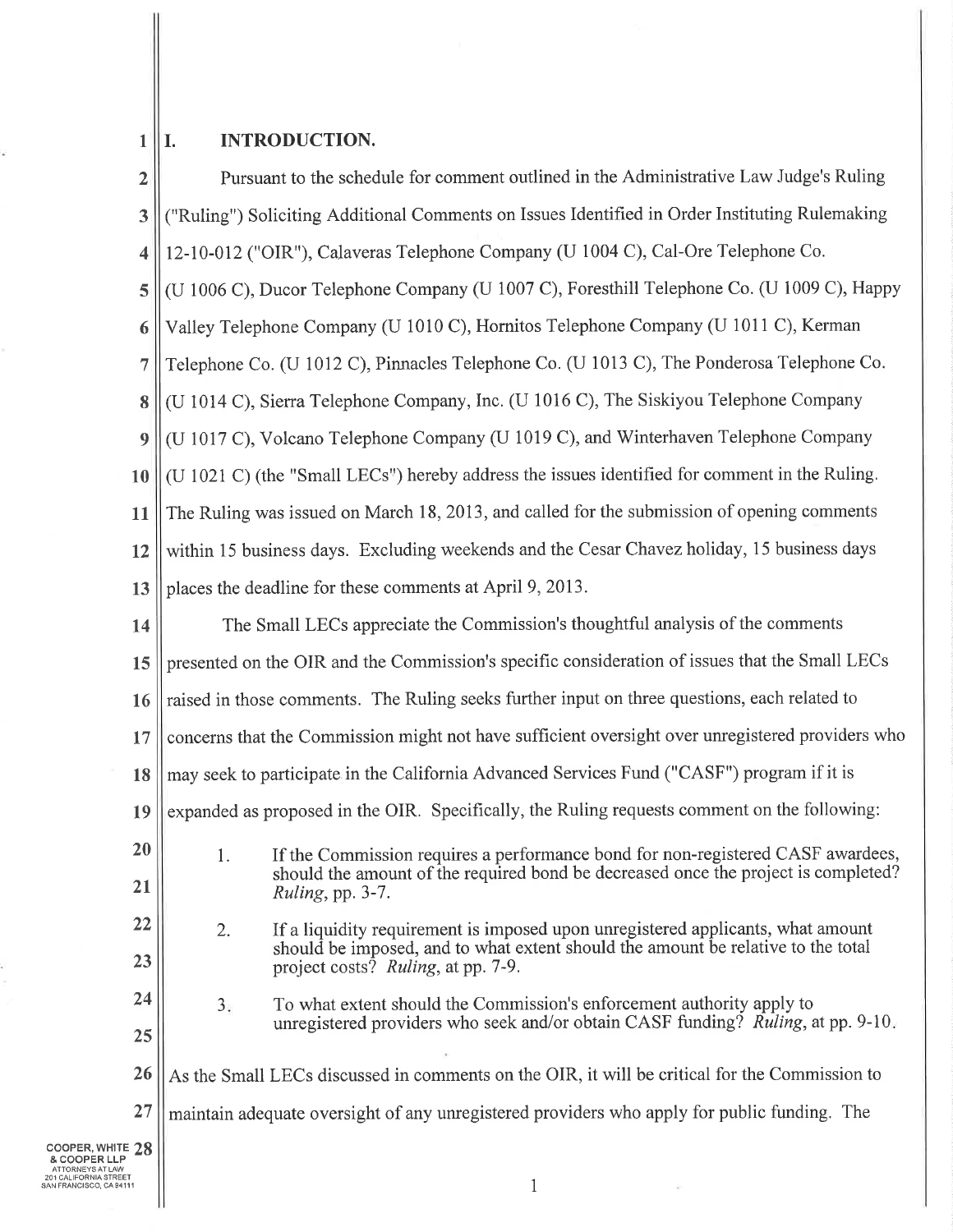| 1              | Small LECs agree that these are important considerations, and urge the Commission to move                                                                                                                                                                                                                                                                                                                                                                    |
|----------------|--------------------------------------------------------------------------------------------------------------------------------------------------------------------------------------------------------------------------------------------------------------------------------------------------------------------------------------------------------------------------------------------------------------------------------------------------------------|
| $\overline{2}$ | forward with the proposals in the Ruling, with certain refinements and clarifications outlined in                                                                                                                                                                                                                                                                                                                                                            |
| 3              | these comments.                                                                                                                                                                                                                                                                                                                                                                                                                                              |
| 4<br>5         | II.<br>THE COMMISSION SHOULD ADOPT PERFORMANCE BOND, LIQUIDITY,<br>AND ENFORCEMENT REQUIREMENTS FOR UNREGISTERED PROVIDERS                                                                                                                                                                                                                                                                                                                                   |
| 6              | IF THE CASF PROGRAM IS EXPANDED TO PERMIT APPLICATIONS BY<br><b>ENTITIES OTHER THAN HOLDERS OF CPCNS AND REGISTERED</b><br><b>WIRELESS PROVIDERS.</b>                                                                                                                                                                                                                                                                                                        |
| 7              |                                                                                                                                                                                                                                                                                                                                                                                                                                                              |
| 8              | Each of the proposals in the Ruling have merit, and, with certain modifications, each                                                                                                                                                                                                                                                                                                                                                                        |
| $\dot{9}$      | should be adopted. These requirements would give the Commission critical oversight tools over                                                                                                                                                                                                                                                                                                                                                                |
| <b>10</b>      | unregistered entities who seek to benefit from public funding available through the CASF                                                                                                                                                                                                                                                                                                                                                                     |
| 11             | program. If the Commission pursues these measures, however, it should modify the proposals in                                                                                                                                                                                                                                                                                                                                                                |
| 12             | certain key respects, as discussed below.                                                                                                                                                                                                                                                                                                                                                                                                                    |
| 13             | A. The Commission Should Impose a Performance Bond Requirement for the Full                                                                                                                                                                                                                                                                                                                                                                                  |
| 14             | Amount of the CASF Project, and Reduce the Bond Amount to \$25,000 Following<br><b>Completion of the Project.</b>                                                                                                                                                                                                                                                                                                                                            |
| 15             | The Ruling seeks comment on the amount of a performance bond that should be required                                                                                                                                                                                                                                                                                                                                                                         |
| 16             | in advance of completing a CASF project, and whether that amount should be decreased at a later                                                                                                                                                                                                                                                                                                                                                              |
| 17             | time. The Small LECs do not necessarily accept the premise in the Ruling that "few, if any,                                                                                                                                                                                                                                                                                                                                                                  |
| 18             | unregulated providers will be able to obtain a performance bond" if the Commission requires                                                                                                                                                                                                                                                                                                                                                                  |
| 19             | performance bonds in the amount of the entire project amount. <sup>1</sup> Ruling, at p. 6. Nevertheless, the                                                                                                                                                                                                                                                                                                                                                |
| 20             | Small LECs agree that the purpose of the bond would be more limited once construction of a                                                                                                                                                                                                                                                                                                                                                                   |
| 21             | CASF-funded project is complete.                                                                                                                                                                                                                                                                                                                                                                                                                             |
| 22             | Upon completion of a CASF project, it would be reasonable to reduce the performance                                                                                                                                                                                                                                                                                                                                                                          |
| 23             | bond requirement to the "minimum performance bond" level currently imposed upon Non-                                                                                                                                                                                                                                                                                                                                                                         |
| 24             |                                                                                                                                                                                                                                                                                                                                                                                                                                                              |
| 25             | <sup>1</sup> The Ruling notes that certain prior CASF applicants who were subject to performance bond requirements<br>were unable to obtain bonds required under the CASF rules in effect during the American Reinvestment and Recovery                                                                                                                                                                                                                      |
| 26<br>27       | Act ("ARRA") matching phase of the CASF program. The Small LECs will review any comments submitted in<br>response to the Ruling by other providers who may be able to confirm the stated difficulty in obtaining bonds. The<br>Small LECs understand that if a bond is specific enough regarding the items that would trigger the bond, and the bond<br>is for a reasonably defined term, it should be possible for any entity to obtain the necessary bond. |

Į.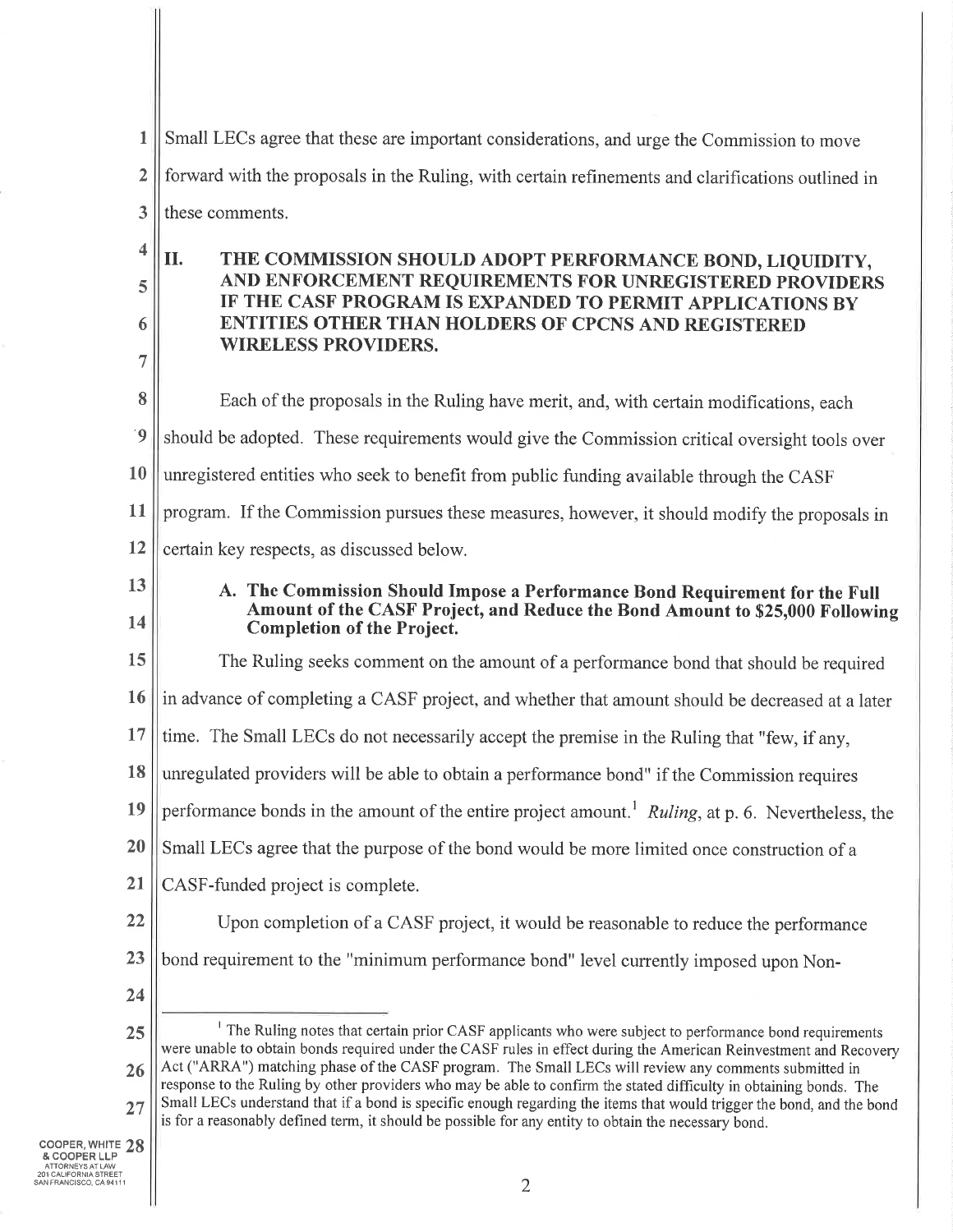| 1              | Dominant Inter-Exchange Carriers ("NDIECs") who relied on the "registration" process. Under                                                                                         |
|----------------|-------------------------------------------------------------------------------------------------------------------------------------------------------------------------------------|
| $\overline{2}$ | D.10-09-017, NDIEC registrants are subject to a performance bond requirement in the amount of                                                                                       |
| 3              | \$25,000 or 10% of their intrastate revenues, whichever is greater. D.10-09-017, at p. 58 (Ordering                                                                                 |
| 4              | Paragraph ("O.P.") 5). Since much of the revenue derived from services provided over CASF-                                                                                          |
| 5              | funded infrastructure may be from interstate or unregulated services that are beyond the                                                                                            |
| 6              | Commission's jurisdiction, it is not appropriate in this context to base the amount of the                                                                                          |
| $\overline{7}$ | performance bond upon a contingency linked to intrastate revenue. The \$25,000 alternative                                                                                          |
| 8              | amount included in the recent NDIEC performance bond decision (D.10-09-017) is an appropriate                                                                                       |
| 9              | proxy for the level of bond that a CASF applicant should retain following completion of a project.                                                                                  |
| 10<br>11       | B. The Proposed Liquidity Requirement Should Match the Requirement for CLEC<br>Applicants, Which Requires Applicants to Maintain At Least \$100,000 in<br><b>Unencumbered Cash.</b> |
| 12             | The Ruling also seeks comment on whether to adopt a liquidity requirement for CASF                                                                                                  |
| 13             | grantees. If the Commission requires a performance bond during construction of a CASF-funded                                                                                        |
| 14             | project, it does not need to impose a separate liquidity requirement for that time period. However,                                                                                 |
| 15             | if the amount of the required bond is reduced to \$25,000 or another lower amount upon project                                                                                      |
| 16             | completion, as suggested above, the Commission should impose an ongoing liquidity requirement                                                                                       |
| 17             | by which a CASF grant recipient should maintain at least \$100,000 in unencumbered cash for a                                                                                       |
| 18             | minimum of one year following completion of its grant project. This would track the                                                                                                 |
| 19             | Commission's current practice of requiring CLEC applicants to commit to holding at least                                                                                            |
| 20             | \$100,000 in unencumbered cash for at least one year following issuance of a Certificate of Public                                                                                  |
| 21             | Convenience and Necessity ("CPCN"). See, e.g., D.12-05-009, at p. 18 (O.P. 2) (requiring                                                                                            |
| 22             | Ponderosa Cablevision to maintain \$150,000 in unencumbered cash, including \$50,000 to cover                                                                                       |
| 23             | deposits). Once a CASF project is constructed, the Commission should continue to exercise some                                                                                      |
| 24             | oversight over the project, and retention of \$100,000 in unencumbered cash would be sufficient to                                                                                  |
| 25             | provide assurances that the provider will be in a position to continue providing services via the                                                                                   |
| 26             | facilities that it has constructed using public funds.                                                                                                                              |
| 27             |                                                                                                                                                                                     |

COOPER, WHITE 28<br>& COOPER LLP<br>ATTORNEYS AT LAW<br>201 CALIFORNIA STREET

Ш

 $\sim$ 

ą.

 $\tilde{\mathcal{S}}$ ł.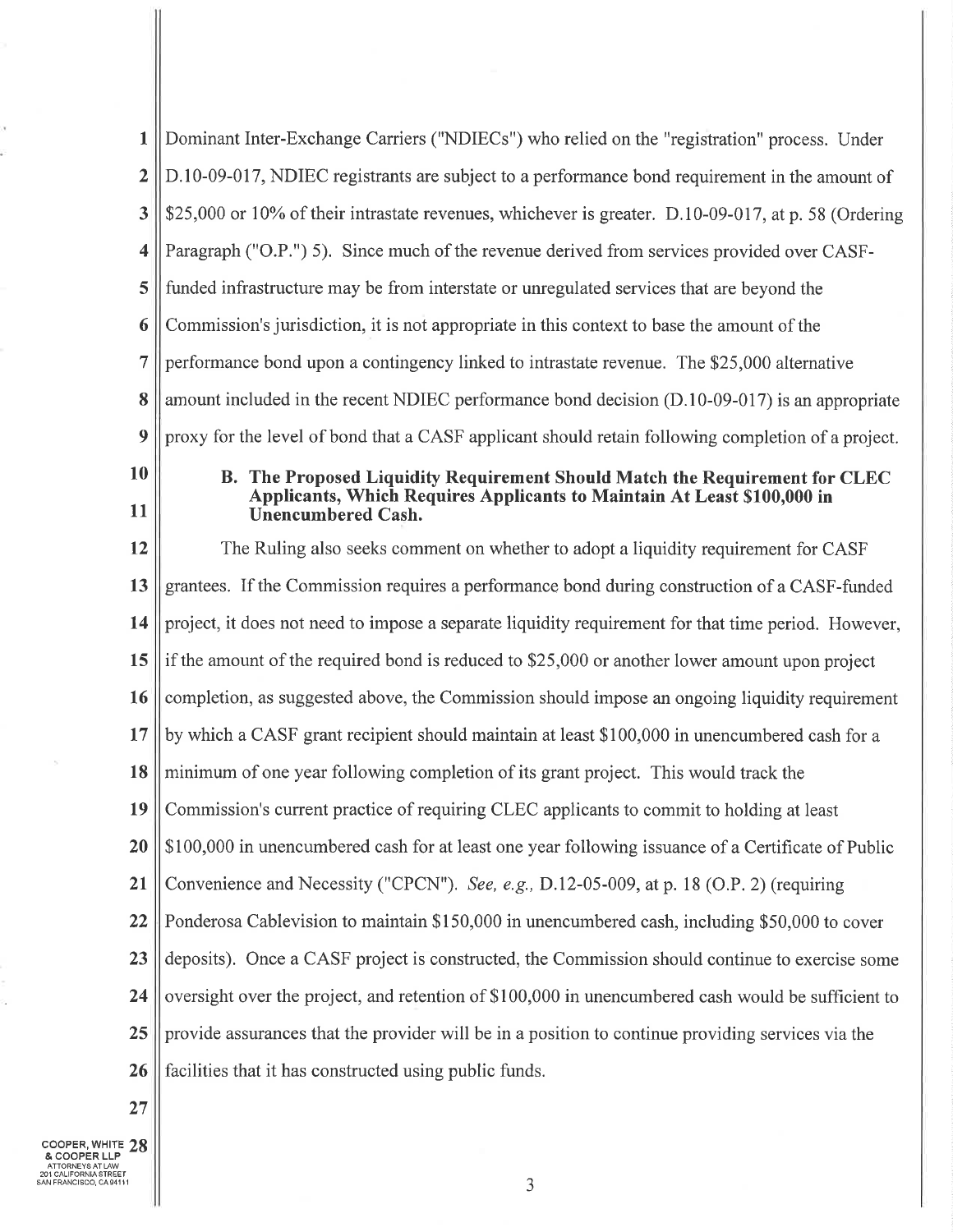## C. All Unregistered Applicants for CASF Funding Should Submit to the **Commission's Enforcement Authority to the Extent Necessary to Enforce the CASF Application Rules and the Terms of Grant Awards.**

The final issue raised by the Ruling is whether and to what extent CASF applicants and  $\overline{\mathbf{3}}$ grant awardees should be subject to the Commission's enforcement authority. The Small LECs 4 5 agree that it will be critically important for the Commission to have the ability to enforce both the CASF rules and the terms of grant proposals against unregistered entities, should the program be 6  $\overline{7}$ expanded to permit their participation. The Ruling suggests that "as a condition for accepting CASF grants, receiving entities be contractually obligated to comply with Commission rules and 8 statutes." Ruling, at p. 9. This articulation of the Commission's enforcement authority over CASF 9 10 grantees is both over-inclusive and under-inclusive, and should be refined in two key respects.

 $11$ First, the Commission should clarify that the Commission's enforcement authority applies to CASF applicants, not just to grantees. It is vital to the Commission's assessment of CASF  $12$ eligibility that applicants abide by the rules and provide truthful information to the Commission. 13 Absent a statement that unregistered applicants are subject to the Commission's jurisdiction in 14 15 connection with their applications, there is no guarantee that the Commission would have the ability to punish an entity who makes false representations in connection with a CASF application. 16 Compliance with the CASF rules should not attach only upon "accepting CASF grants." Id. 17

Second, it would expand the Commission's jurisdiction beyond reasonable bounds to state 18 that "as a condition for accepting CASF," providers must "comply with Commission rules and 19 20 statutes." Id. By definition, if the Commission expands the CASF program to unregulated and unregistered providers, those providers would not be subject to all Commission "rules and  $21$ statutes" by virtue of participating in the CASF program. It should be sufficient that these entities 22 abide by the CASF rules and the terms of any Commission resolutions or decisions awarding them 23 CASF funding. 24

25 Ш. **CONCLUSION.** 

The Small LECs appreciate the Commission's attention to concerns that the Small LECs, 26  $27$ TURN, CCTA, and Frontier raised during comments on the OIR regarding the Commission's

 $\mathbf{1}$ 

 $\overline{2}$ 

 $\overline{4}$